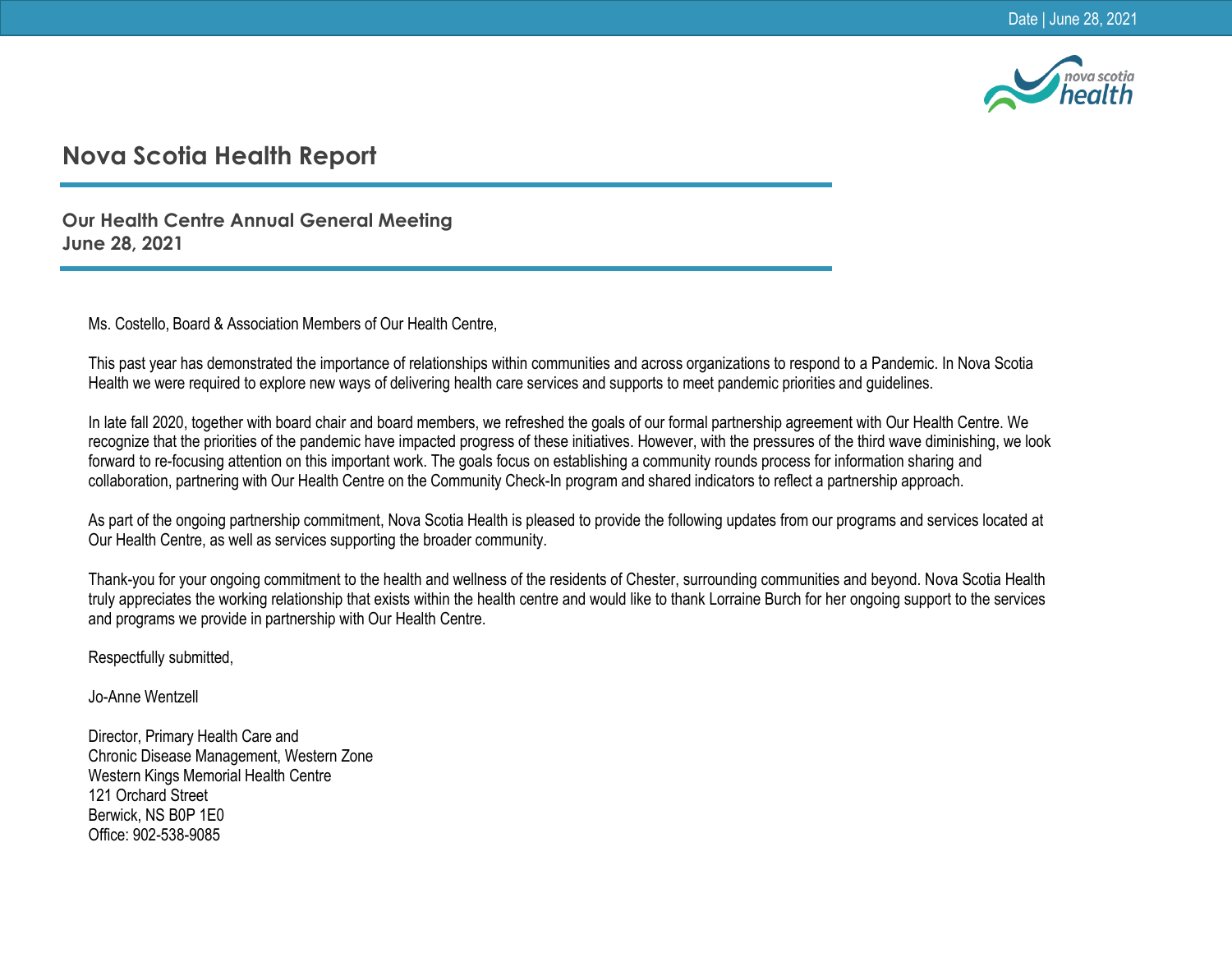|                                     | Continuing Care has two full time community-based care coordinators based in Chester, currently providing service to 214<br>clients.                                                                                                                                                                                                                                                                                                                                                                                                                            |
|-------------------------------------|-----------------------------------------------------------------------------------------------------------------------------------------------------------------------------------------------------------------------------------------------------------------------------------------------------------------------------------------------------------------------------------------------------------------------------------------------------------------------------------------------------------------------------------------------------------------|
|                                     | Throughout the past year our focus has been on navigating COVID-19 while continuing to support our community clients with<br>personal care, nursing services, meal and equipment supports, and expanding financial programs. We supported access and<br>flow initiatives with timely discharges and facilitated urgent Long-Term Care placements when needed.                                                                                                                                                                                                   |
| <b>Continuing Care</b>              | Continuing Care supported our Long-Term Care sector dealing with outbreaks and have now turned our attention to in-home<br>vaccination roll out for house bound clients.                                                                                                                                                                                                                                                                                                                                                                                        |
|                                     | One local impact on service delivery has been working with a waitlist for home supports, compounded with reductions in service<br>due to COVID-19 pressures. To overcome this challenge the Department of Health and Wellness has supported a non-CCA<br>home support aide role to offer housekeeping and meal support services and recruiting initiatives by Lunenburg County Home<br>Support agency continues. Continuing Care has also expanded home first efforts by providing financial support to qualified<br>clients to hire and manage their own care. |
|                                     | Referrals to continuing care can be made, with client consent, by calling our toll-free intake line at 1-800-225-7225.                                                                                                                                                                                                                                                                                                                                                                                                                                          |
| <b>Laboratory Services</b>          | Blood collection services has had a longstanding presence in the Chester community. This past year both due to COVID-19<br>requirements and resource challenges this service has been suspended. Planning is underway to restart this service, we will<br>share the reopening plans once they have been confirmed. We look forward to resuming this service.                                                                                                                                                                                                    |
|                                     | Mental Health and Addictions operates both our Child and Adult Community Based clinics as well as our Opioid Use Disorder<br>Team out of Our Health Centre.                                                                                                                                                                                                                                                                                                                                                                                                     |
|                                     | The Community Based Mental Health & Addictions team based at Dawson Centre in Bridgewater has had clinicians and clerical<br>at Our Health Centre from the opening day.                                                                                                                                                                                                                                                                                                                                                                                         |
| <b>Mental Health and Addictions</b> | We currently have two full time adult clinicians located at Our Health Centre on the second floor, as well as a child clinician<br>three days per week and a clerical one day per week on the main floor. We also have other staff members attend at different<br>times, including psychologists, school-based staff and other clinicians as needed. Lorraine has always been accommodating of<br>our space needs. We also have run several groups at Our Health Centre in the group room including Smoking Cessation.                                          |
|                                     | Our Opioid Use Disorder (OUD) Team has been practicing at Our Health Centre for about 18 months now holding clinics on<br>Mondays from 12-4pm. Right from the start Lorraine, her team, and the other healthcare practitioners & staff have be very<br>welcoming, supportive, and non-judgmental—we often hear our patients saying how much they like attending clinic at Our<br>Health Centre. It feels like family!                                                                                                                                           |
|                                     | Our OUD team has been evolving over the past year. We were sad to say goodbye to Gillian Landry, social worker and Tara<br>Grant, LPN, both of whom have moved to other NSH positions, but are happy to welcome Mitch Baker, social worker and                                                                                                                                                                                                                                                                                                                  |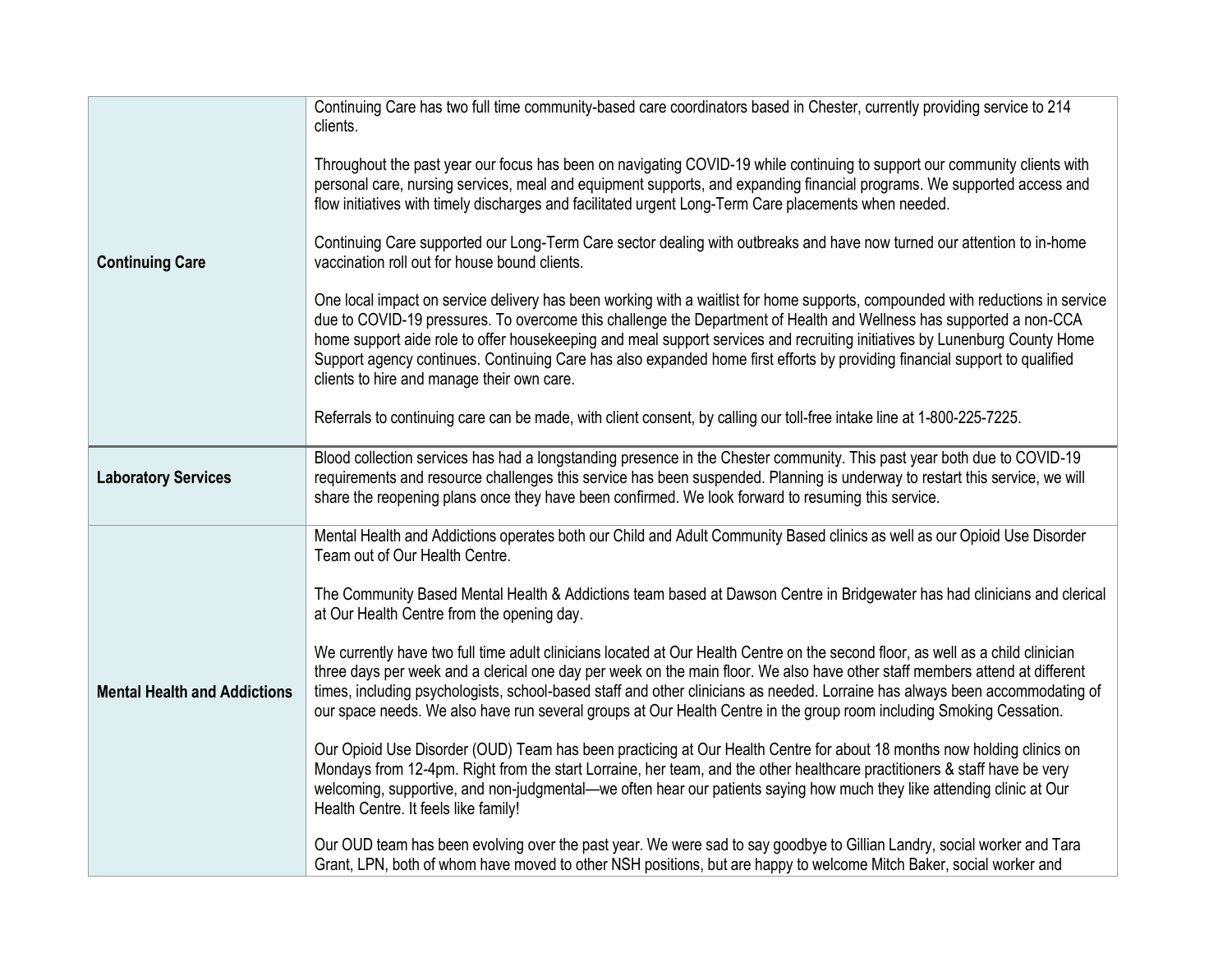|                                                        | Jessica Van't Hof, LPN to our team. They are joining Amanda Noble, team lead and LPN, Krisanne Tanner, secretary, and<br>primary providers Drs. Martell and Gellrich and occasional providers Drs. Mossman and Mullan.                                                                                                                                                                                                                                                                                                                                                                                                                                                                                                                                                                                                                                                               |
|--------------------------------------------------------|--------------------------------------------------------------------------------------------------------------------------------------------------------------------------------------------------------------------------------------------------------------------------------------------------------------------------------------------------------------------------------------------------------------------------------------------------------------------------------------------------------------------------------------------------------------------------------------------------------------------------------------------------------------------------------------------------------------------------------------------------------------------------------------------------------------------------------------------------------------------------------------|
|                                                        | Like other health care providers, COVID-19 has necessitated a great deal flexibility in our clinics including shifting a portion of<br>the work we do to a virtual care model. We must commend our teams at Our Health Centre as from day one of the pandemic<br>clinicians have continued to attend Our Health Centre and see clients both in person and by phone or Zoom, as appropriate for<br>their care. I am sure the atmosphere at Our Health Centre has been partially why staff continued to come to Our Health Centre<br>even when they could work from home. While our Opioid Use Disorder team was amongst the early adopters of the virtual care<br>model, we have improved and consolidated our virtual care practice over the last year. This has been a great benefit to our<br>patients and has created helpful connections and synergies with other WZ OUDT teams. |
| <b>Physician Recruitment &amp;</b><br><b>Retention</b> | Dr Lely Abud joined the Chester Community Clinic at Our Health Centre in October 2020.                                                                                                                                                                                                                                                                                                                                                                                                                                                                                                                                                                                                                                                                                                                                                                                               |
|                                                        | A physician couple from the UK signed offer letters for Chester Community Clinic at Our Health Centre witha plan to starting<br>practice in Spring 2021, however the start date has been now targeted for Spring 2022.                                                                                                                                                                                                                                                                                                                                                                                                                                                                                                                                                                                                                                                               |
|                                                        | Currently working with four candidates that include Chester on their top two or three communities to practice in. Planning a site<br>visit for the candidate currently in Nova Scotia for July 12, 2021. Hope to have more in person site visits as travel restrictions<br>loosen.                                                                                                                                                                                                                                                                                                                                                                                                                                                                                                                                                                                                   |
| <b>Primary Health Care</b>                             | <b>Chester Community Clinic Highlights:</b>                                                                                                                                                                                                                                                                                                                                                                                                                                                                                                                                                                                                                                                                                                                                                                                                                                          |
|                                                        | Chester Community Clinic Team continued to provide care in two cohorts (Team A one week in person, Team B work from<br>home) as part of their pandemic plan to reduce the risk of exposure to patients and team members, and to ensure continuity of<br>service in the event of an exposure. The full team returned to clinic on June 21st.                                                                                                                                                                                                                                                                                                                                                                                                                                                                                                                                          |
|                                                        | Last fall, Sierra Kaizer, RN returned to the clinic following a leave of absence. Jena McNeil, RN has remained with the team in a<br>40% position. Sierra and Jena have been working closely together to implement the BETTER Program, an evidence based<br>approach to Chronic Disease prevention and screening, focusing on cancer, diabetes, cardiovascular disease and their<br>associated lifestyle factors.                                                                                                                                                                                                                                                                                                                                                                                                                                                                    |
|                                                        | Dominique Kwan, Clinical Therapist, has also joined the Chester Team and provides early intervention Mental Health and<br>Addictions support to patients of the practice. This is a unique partnership with Primary Health Care and Mental Health and<br>Addictions in some of the larger Collaborative Family Practice Teams in the Lunenburg Queens Community Health Network.                                                                                                                                                                                                                                                                                                                                                                                                                                                                                                      |
|                                                        | Dr. Lely Abud has been a welcome addition to Chester Community Clinic and she continues to build her practice from the Need<br>A Family Practice Registry. Primary Health Care works very closely with the Recruitment team, and the team looks forward to<br>upcoming site visits and the eventual arrival of Drs. Finnigan and Akhtar in 2022. Dr. Rod Wilson has completed his year term<br>with Chester Community Clinic and we wish him well in his next adventures. Dr. Nina Lucas has assumed care for Dr. Wilson's<br>former patients.                                                                                                                                                                                                                                                                                                                                       |